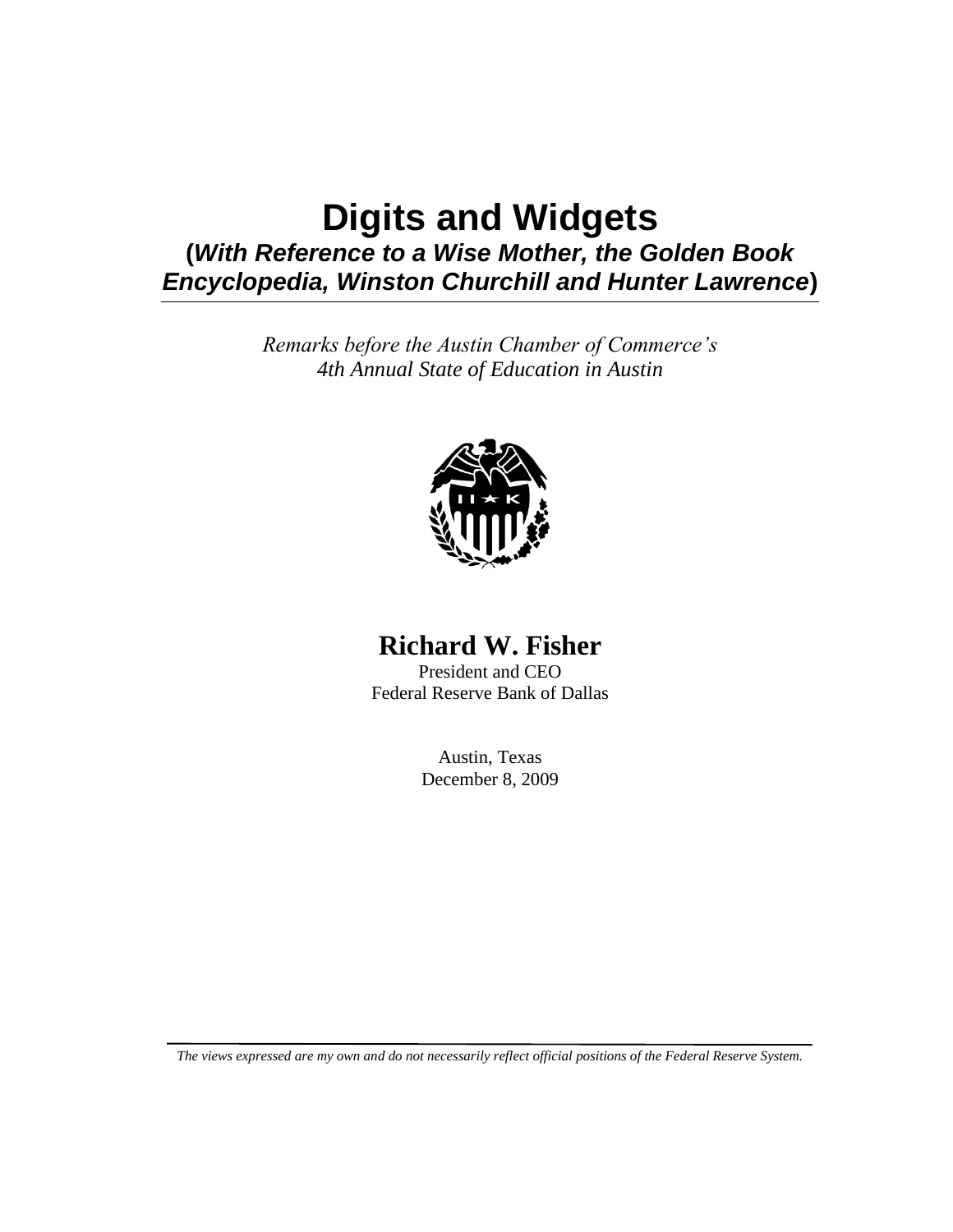## **Digits and Widgets (***With Reference to a Wise Mother, the Golden Book Encyclopedia, Winston Churchill and Hunter Lawrence***)**

## Richard W. Fisher

Thank you, Barry [Mayer].

There are many distinguished Texans in this room. I would like to single out one of them: my daughter, Alison. I am very proud of her. She inherited her mother's brains and graduated with honors in English literature from Harvard, where she was president of the Seneca, one of the largest women's service organizations on the Harvard campus. Alison is now a graduate student at UT–Austin, in her second year at the LBJ School of Public Affairs. She is not only smart and strong and beautiful, but she is tolerant—so much so, she is even willing to sit through one of her father's speeches. I am thrilled she is here.

Education is something I hold dear to my heart. It changed my life. Neither of my parents— Alison's paternal grandparents—was formally educated. My father never made it past fourth grade. In lieu of middle school and high school, he swept floors under the lathes at a metalworking factory in Australia. My mother, a stern Norwegian raised in South Africa, attended the equivalent of a secretarial high school. They wanted better for me. Among the many fond memories I have of my mother, God rest her soul, two came to mind as I prepared this little sermon for today. The first was our twice-monthly trek when I was 12 to a local store to get the latest installment of the Golden Book Encyclopedia—these were the only books we could readily afford in our household at the time. Golden Books issued one volume per letter of the alphabet, and she insisted I read it cover to cover in order to "earn" the next volume. The second was her admonition that I had "better do well in school and learn to love to learn" because, in her stern words, "you can't expect to get by in America just relying on your looks or your athletic ability."

In his introduction, Barry listed all those great schools I was lucky to attend and all the fancy jobs I've had—shorthand in our resume-driven society for "he's done all right." All that can be traced back to a determined mother and the Golden Book Encyclopedia, as well as some inspirational teachers in primary and secondary school and a pragmatic father. When I got my M.B.A. from Stanford, my dad pulled me aside and said: "Enough already. In one generation, we've gone from no education to too much! Now get a job and go to work!"

I have a job to do today, so I better go to work speaking on the topic you asked me here for: the subject of education.

The benefits we derive from the books and the buildings and the teachers and tutors that form the building blocks of our educational society don't stop at the classroom door. They spread outward, affecting our lives and the lives of others around us in innumerable ways. Today I am going to speak from the perspective of the economy and living standards, a principal preoccupation of the Federal Reserve.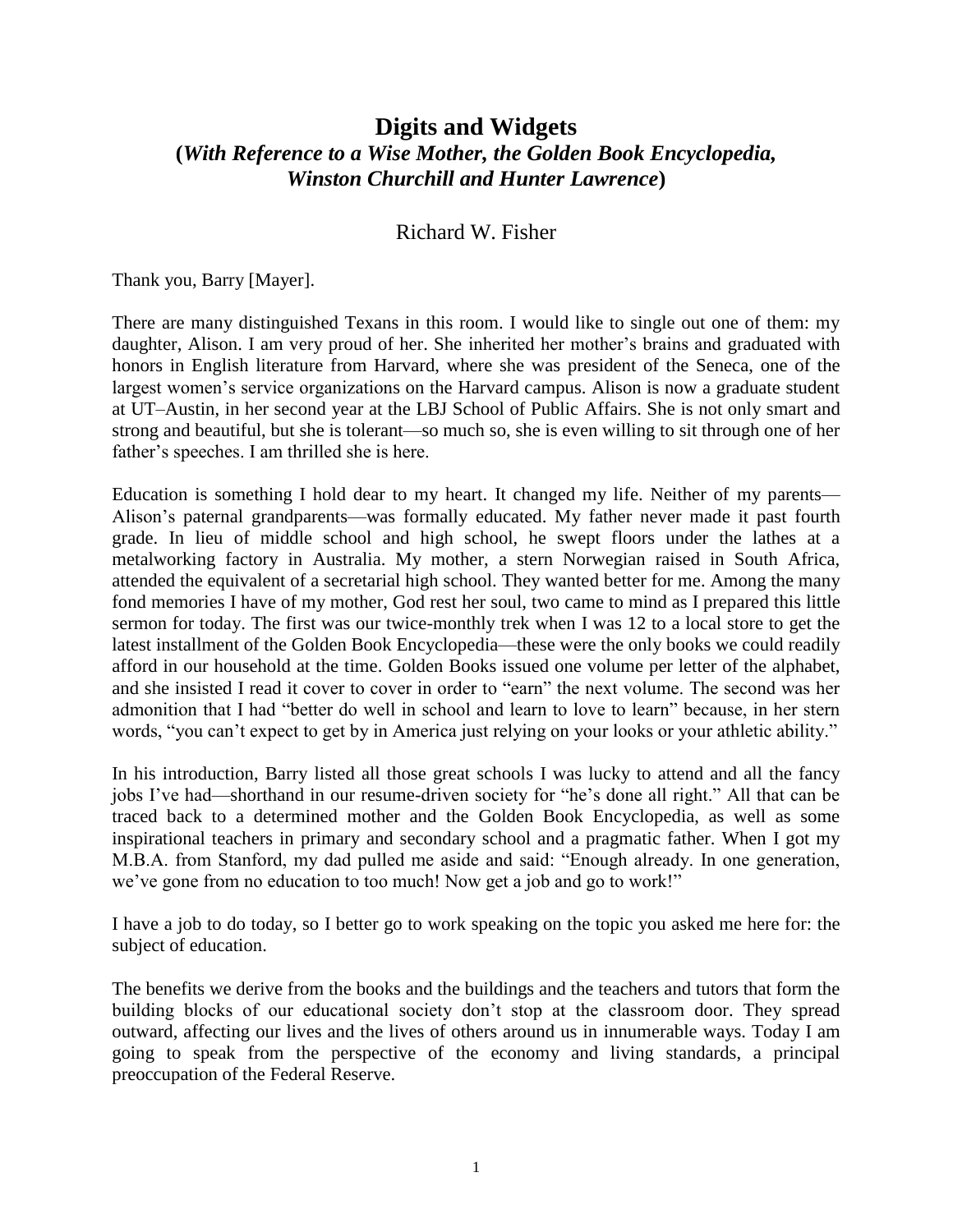There are countless studies in the economics literature that highlight the links between increases in educational levels and economic productivity and improvements in society's welfare. Employment is significantly higher among the more educated. Workers with a college degree experience lower fluctuations in employment and, if they do lose their jobs in tough times such as these, do so at a lower rate than their less-educated peers and are more likely to find new jobs.

The simple fact is you earn what you learn. Education pays off. We can see this in the wage data provided by the Bureau of Labor Statistics. Last year, the average hourly wage in Texas was \$18.90. In the same period, the average hourly wage in Texas for internal medicine doctors was \$77.22, \$42.67 for geological engineers, \$43.50 for computer engineers and \$29.70 for nurses. The more you learn, the more you earn.

In 1980, a college degree would earn you about 50 percent more than a high school diploma. In 1990, that differential jumped to 73 percent and, in 2000, to 85 percent. Today, someone who holds a college degree earns 97 percent more than his or her classmate who went no further than high school.

You earn what you learn. Higher education is the key to improved earnings and social prosperity.

This is no great mystery. We make our living as Americans less with our muscles than we do with our brains. At the beginning of the 20th century, when my parents were born, 37 percent of the U.S. workforce was employed in agriculture. Today, in Alison's world, agricultural output represents less than 2 percent of our gross domestic product and employs just over 1 percent of our workers. In 1900, 38 percent of our labor force worked in "industry," a broad category that includes manufacturing, construction and mining. Today, manufacturing employs 10 percent of our workforce, and mining—less than 1 percent.

The delivery of services has replaced ag and manufacturing and mining and oil and gas and is the engine of our growth. At the beginning of the 20th century, 26 percent of our workforce was employed in services. Today that number is about 80 percent. We are a service-driven economy. Winston Churchill used to refer in his speeches to the "superfine processes" that added value to basic raw material inputs in the era when Britannia ruled the waves of the Manufacturing Age economy. Today, we live at an ever-higher end of the value-added spectrum, with education being the stuff of our economic success.

We have the most efficient services workers in the world. Contrary to popular belief, we sell those services not just at home, but around the globe. Sales of things like computer and information services, research and development, accounting and auditing, and management and consulting earn us substantial foreign income—so much so that while we run a deficit in our trade in goods with the rest of the world, we run a surplus in our trade in services. It trims our overall trade deficit some 20 percent from what it would otherwise be.

Even lawyers make money abroad. Imagine that! Our exports of legal services in 2008 were four times our imports. In the same year, exports in advertising, finance, medical services and education exceeded our imports in these categories by a factor of three. And thanks to Brad Pitt and Tom Cruise and Angelina Jolie and Jessica Simpson—and, indeed, despite Sunday night's ignominious defeat, Jessica's ex, Tony Romo—our foreign distribution of films, TV shows,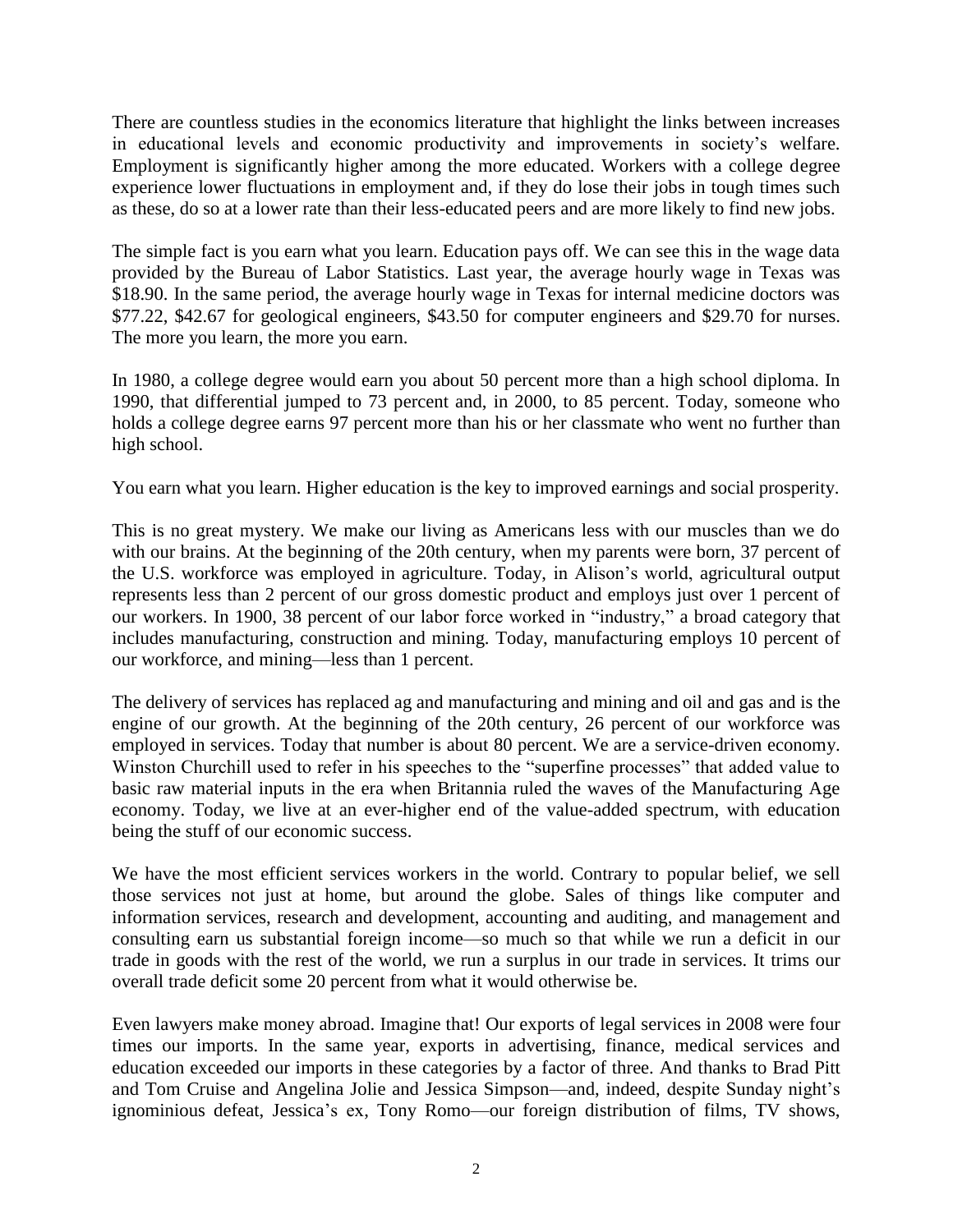performing arts and sports programming and products are in such tremendous demand abroad that their overseas sales exceed our imports by a factor of seven.

The point is this: The fields and factories that powered the economy of yesterday remain important in the United States and in Texas. But more important in the current economy and to our economic future is the production of high-value-added services. As some have previously noted, in the world of "superfine processes" of the Knowledge Age, digits are the new widgets. The brain is to the Knowledge Age and the mastery of digits what the engine was to the Manufacturing Age and the management of widgets. Education is the steam and the oil and the gas that propel that engine. The speed at which we move our economy forward from this point onward will depend on how well we educate our children. We cannot produce the skilled labor needed to advance this economy without a top-notch educational system—one that relentlessly pushes America farther up the value-added ladder while the Chinese and the Indians and others scurry up the lower rungs of that ladder with their billions of eager workers and ever-more agile grasp of the most basic tools of technology.

As I understand this conference, you all are here to "grade [your] own paper"—to assess your efforts to create a top-notch educational system here in this great city and state.

Gene [Austin], you wrote a comprehensive piece on this subject just last month in the *Austin American-Statesman*. I agree that many efforts undertaken at the state and local levels—like the "20,010 by 2010" initiative—are producing real results. But we cannot declare victory yet. We have many, many miles to go before we sleep.

Personally, I will not sleep until we get our higher education house in order. For a state as great as Texas, we are woefully lacking in tier-one universities.

I want you to consider the following. It is fashionable in economic and financial circles to talk about the "BRIC" nations: Brazil and Russia, India and China. Yet, in the second quarter of this year, Texas produced more than two of those four countries did: more than Russia and more than India. And we were not all that far behind Brazil. You heard me correctly. The 24 million people of the Lone Star State, in the second quarter of this year, produced more in dollar-denominated economic output than the 1.1 billion people of India or the 140 million of Russia, at then-current exchange rates, and about 81 percent of what Brazil produced with half of South America's population and just under half of South America's land mass.

Texas is a global economic power, surpassed in the United States only by California. So far, so good. But as you look into the future of the Knowledge Age and contemplate the ambition of the BRIC countries and others that will compete with us for a piece of the global economic pie, the picture darkens.

Consider this: Texas has six major public university systems. The University of Texas System, whose home is right here in Austin, is the granddaddy of them all, with just under 200,000 students in nine universities and six health institutions. The Texas A&M System has 11 universities with 100,000-plus students and a multicampus health science center. The remaining students are spread over the campuses of the Texas State University System, the University of North Texas System, the University of Houston System and the Texas Tech System. Stephen F.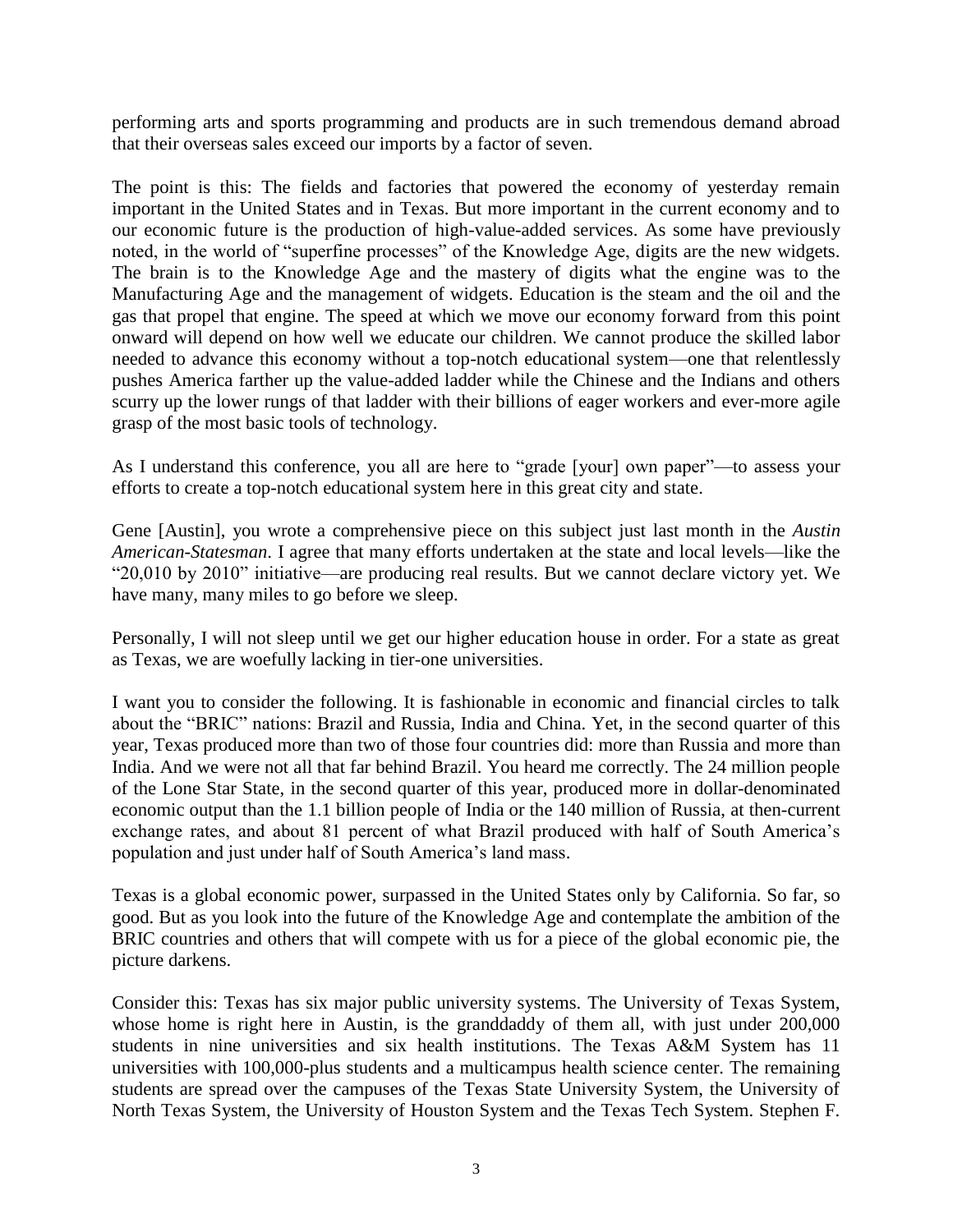Austin, Midwestern State, Texas Southern and Texas Woman's are each independent public universities. Together, these institutions house over 530,000 students.

By contrast, California has more than 650,000 students enrolled at just 33 public campuses. The granddaddy of that state educational system is the University of California, with 220,000 students spread over 10 universities.

How many people in this room think that Berkeley is the only center of excellence in the University of California System? Not one of you. That is because you know that in addition to Berkeley, the University of California System has UCLA, UC–San Diego, UC–Irvine, UC– Davis and UC–Santa Barbara. All that before you take into account Stanford, USC, Caltech and the Claremont Colleges.

Now here is a fact we must face up to. According to the latest *U.S. News & World Report* survey, Berkeley, UCLA, UC–San Diego, UC–Davis, UC–Santa Barbara and UC–Irvine all outranked our beloved UT–Austin—which placed 47th—for overall educational excellence. And the rest of our universities? The Aggies in College Station ranked 61st. The Mustangs of SMU ranked 68th, the Baylor Bears 80th and the Horned Frogs of TCU, 110th. The shining stars of our higher education galaxy are the appropriately named Owls of Rice, ranked 17th behind Johns Hopkins, tied with Vanderbilt and above Berkeley.

It galls me that the "overtaxed, overregulated, left coast state" of California has within one fleet six universities that are ranked better than UT–Austin, our flagship. It bothers me to no end that we have only one university in our state that ranks in the top 20 in the nation.

When you get a chance, take a look at the membership list for the Association of American Universities (AAU), which is regarded by most scholars as the definition of the cream of the crop of research universities. The AAU consists of 60 U.S. and two Canadian universities. These 60 U.S. schools garner about 57 percent of all federal R&D dollars to colleges and universities; they are home to 81 percent of all elected members of the National Academy of Sciences, the National Academy of Engineering and the Institute of Medicine—the highest recognition in each of those fields. Since 1901, 35 percent of all Nobel Prizes have gone to individuals affiliated with AAU universities. It is fair to say that everyone in this room would like to have our Texas universities included in this prestigious group of 60.

California has nine AAU members, with four of those in the greater Los Angeles area alone. New York has seven: Columbia, Cornell, New York University, Syracuse, Stony Brook University, the University of Rochester and the University of Buffalo. You actually should add an eighth by including Rutgers, which is within arm's reach of New York City.

And Texas? We have three: Rice, UT–Austin and Texas A&M.

Think about it. The great state of Texas—the state I love to brag and boast about, a state that has a glorious history second to none—has the same number of AAU member universities as Boston. The Dallas–Fort Worth metroplex—my hometown—has … none. Think about that: The fourthlargest metropolitan district in America does not have a single top-ranked academic institution. We do have UT–Southwestern, a top-tier medical school, of course. But a medical school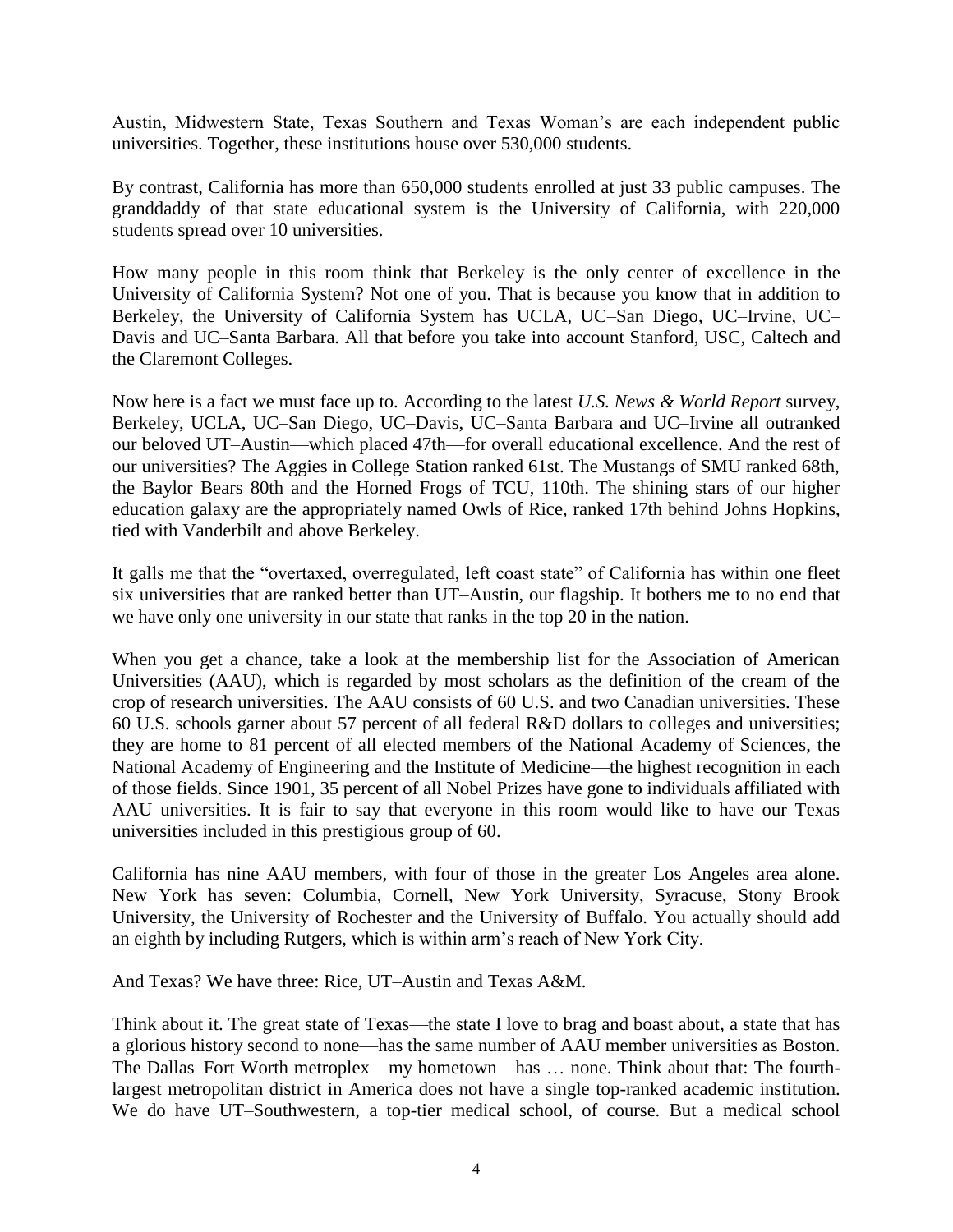standing alone, no matter how good, is not enough in a world that is built on advanced technology and in-depth knowledge across many fields.

Now, how can we expect to navigate our way into the economic future in a fiercely competitive globalized world without a single elite university in Dallas? Or with only one in the great city of Houston? With a university ranked 47th in Austin? And with none of the top 50 in any other city in Texas? How can we expect Texas to continue to outproduce India and Russia and other hungry competitors and excel in the Knowledge Age—an era in which prosperity and wealth will be defined by cyberspace, nanotechnology, robotics and biology and mathematics-driven financial expertise—with so few established fountainheads of advanced knowledge? How can we reasonably expect to prepare the youth of today—a group that I know you all care about, or else you would not have sacrificed your time to be here—if we aren't providing them with topnotch preparation for the economy of tomorrow?

When we leave this luncheon today, I want you to look around Austin's cityscape. When you travel to Dallas or Houston or any of our other great cities, look at their skylines. How many factories will you see? You won't see any—at least none of the old-fashioned kind with smokestacks and loading docks and noisy machines. Instead, you will see glass and steel buildings that house the machines and the capital stock of the modern economy: human brains. Brains that are employed in many of the high-value-added sectors I described earlier.

We need more of that brainpower, right here in River City. We need thousands upon thousands of the world's best and brightest here in Texas, here in Austin, and in Houston and Dallas and Fort Worth and every nook and cranny of South and East and West Texas. We can fuel our economy with graduates from California and Massachusetts and other states and other countries—up to a point. But that is no substitute for Texas-bred intellectual talent, with its roots in our community and its commitment to building our state and all the benefits it would bring to our arts and civic and educational communities, on top of the economic muscle it would add.

Like everybody in this room, I swelled with pride when I watched Hunter Lawrence put that football through the uprights in the last second of Saturday night's game at the "House that Jerry Built." I delight in seeing TCU ranked among the nation's top teams. As a former high school quarterback, I love dropping in on high school games on Friday nights. And whenever I lecture these days at our universities across the state, I can't help but notice how handsome or beautiful the young men and women are in our classrooms.

But then I think back to my mother's admonition: "You can't expect to get by in America just relying on your looks or your athletic ability." We can't expect Texas to get by, let alone dominate, in a globalized economy where digits are the new widgets simply by relying on our good looks and athletic prowess.

Here is the punch line: If you are willing to leave this room today accepting the fact that we have only two universities ranked in the top 50 in the nation and only one, Rice, in the top 20, then you are not the Texans I know and love. If you are willing to accept that the Longhorns of UT– Austin, mighty as they are, are outflanked on the educational battlefield by six campuses of the UC System, then I have severely overestimated your commitment to this great state of ours. If any of you are willing to accept that Guy Bailey at Texas Tech or David Daniel at the University of Texas at Dallas or Gerald Turner at SMU or Victor Boschini at TCU or Ricardo Romo at UT–